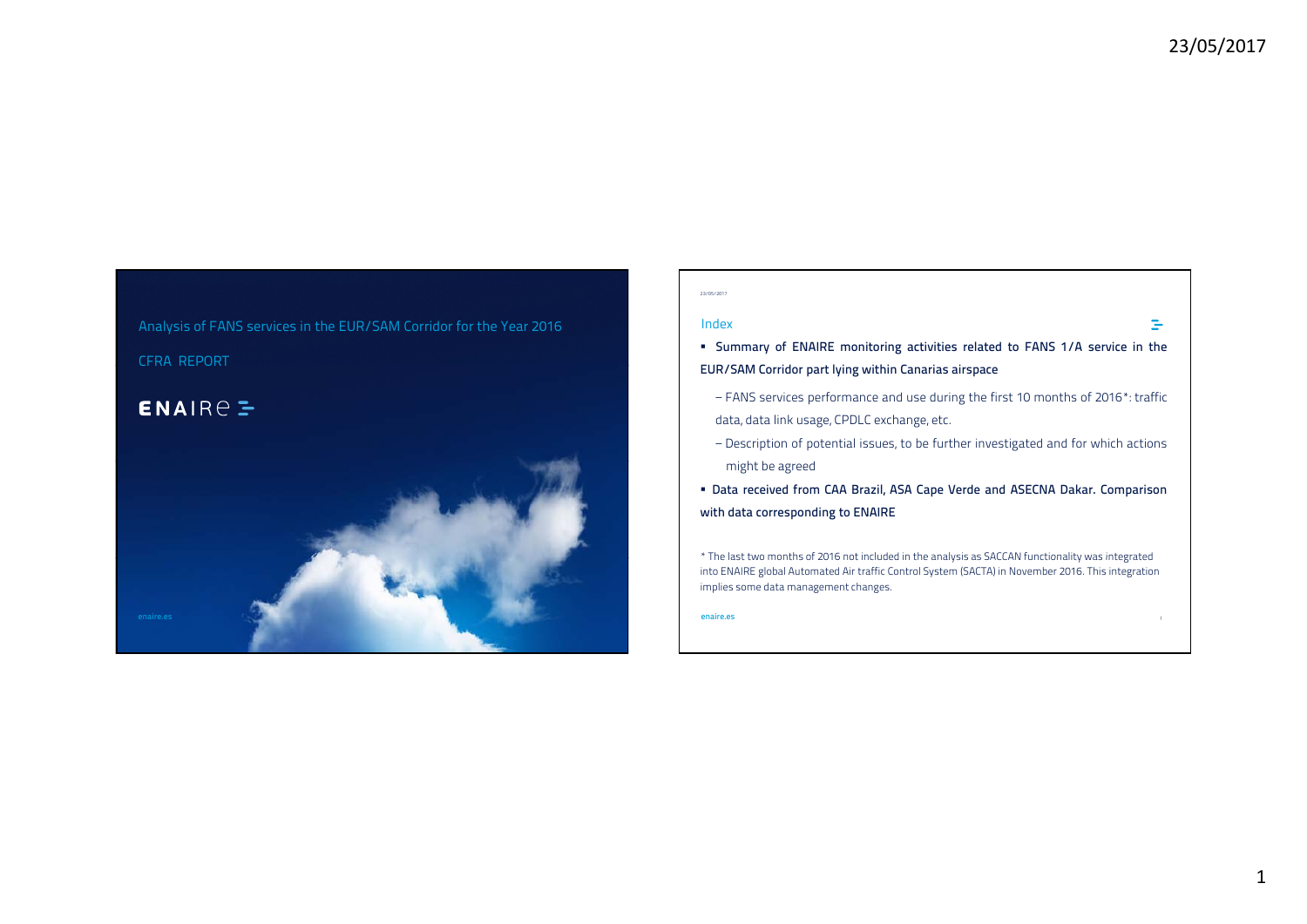#### 23/05/2017

### Scope

 $\equiv$ 

Results based on the analysis of performance and use of FANS services in the EUR/SAM Corridor within the Canarias airspace (SACCAN system data)

For Canarias data analysis, "EUR/SAM Corridor flights" are considered as following:

• Those flights either overflying EDUMO, TENPA, IPERA or GUNET, or flying those routes with NELSO and/or ROSTA as route waypoints and with XIGLU as entry/exit point at the south of Canarias airspace.

• Those flights overflying the DCT Area over FL295, with the following criteria:

o Flights overflying ROSTA and with GOBEG, INSAD, IXIKU, KUXOV or LAPTU as entry/exit waypoints at the west of Canarias airspace;

o Flights overflying OCE sector entering the FIR by RIPOD, PIBIL, OSLEV, NEXUX or KETID and leaving by GOBEG, INSAD, IXIKU, KUXOV or LAPTU, or the other way round.

**enaire.es**s and the contract of the contract of the contract of the contract of the contract of the contract of the contract of the contract of the contract of the contract of the contract of the contract of the contract of the cont

#### 23/05/2017

### Use of FANS Services (1/3)

#### **Traffic data**

- − FANS connected flights: Aprox. 78% of total EUR/SAM Corridor flights\*.
- − Most of FANS equipped flights connect to SACCAN (89.90%)
- − Around 92% of connected flights exchange CPDLC information

− The number of different airframes flying over EUR/SAM Corridor connected to SACCAN is 259-354 per month

| <b>Traffic Data Summary</b>                                                                                          | 2016 Mean Value Max Value Min Value |              |              |
|----------------------------------------------------------------------------------------------------------------------|-------------------------------------|--------------|--------------|
| Number of connected flights (Monthly average)                                                                        | 1080                                | 1324 [Aug]   | 894 [Apr]    |
| Percentage referred to total of flights in the EUR/SAM Corridor*                                                     | 78%                                 | [Sep]        | [Feb]        |
| Percentage referred to flights in the EUR/SAM Corridor indicating data<br>link and ADS-C capacity in the Flight Plan | 89.90%                              | 91.85% [Jun] | 87.13% [Apr] |
| Number of flights with CPDLC connection (Monthly average)                                                            | 995                                 | 1227 [Aug]   | 808 [Apr]    |
| Number of different aircraft (aircraft registration) connecting to<br>SACCAN (Monthly average)                       | 301                                 | 354 [Aug]    | 259 [Apr]    |
| * Flights Cape Verde-Canarias no included<br>enaire.es                                                               |                                     |              | 3            |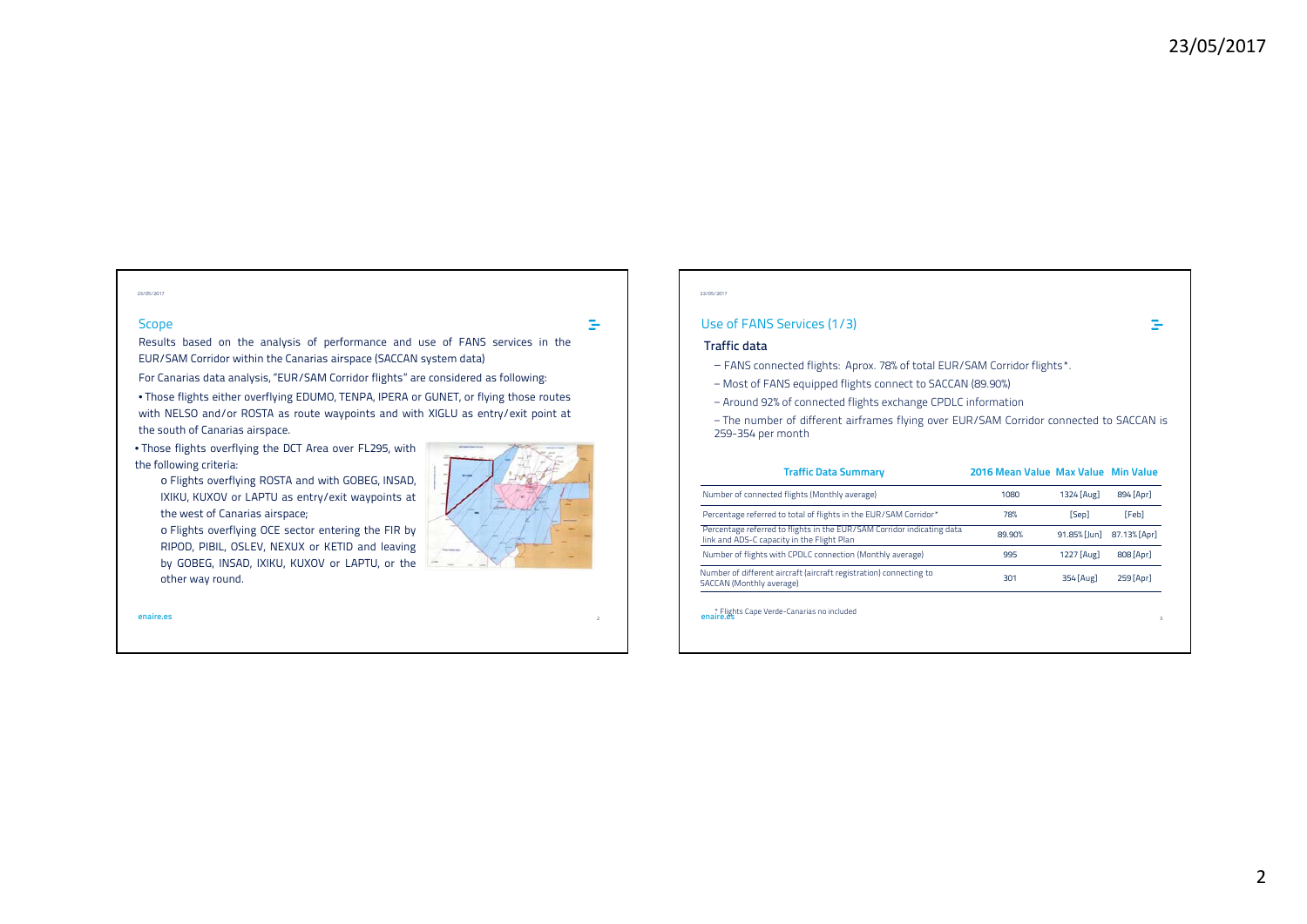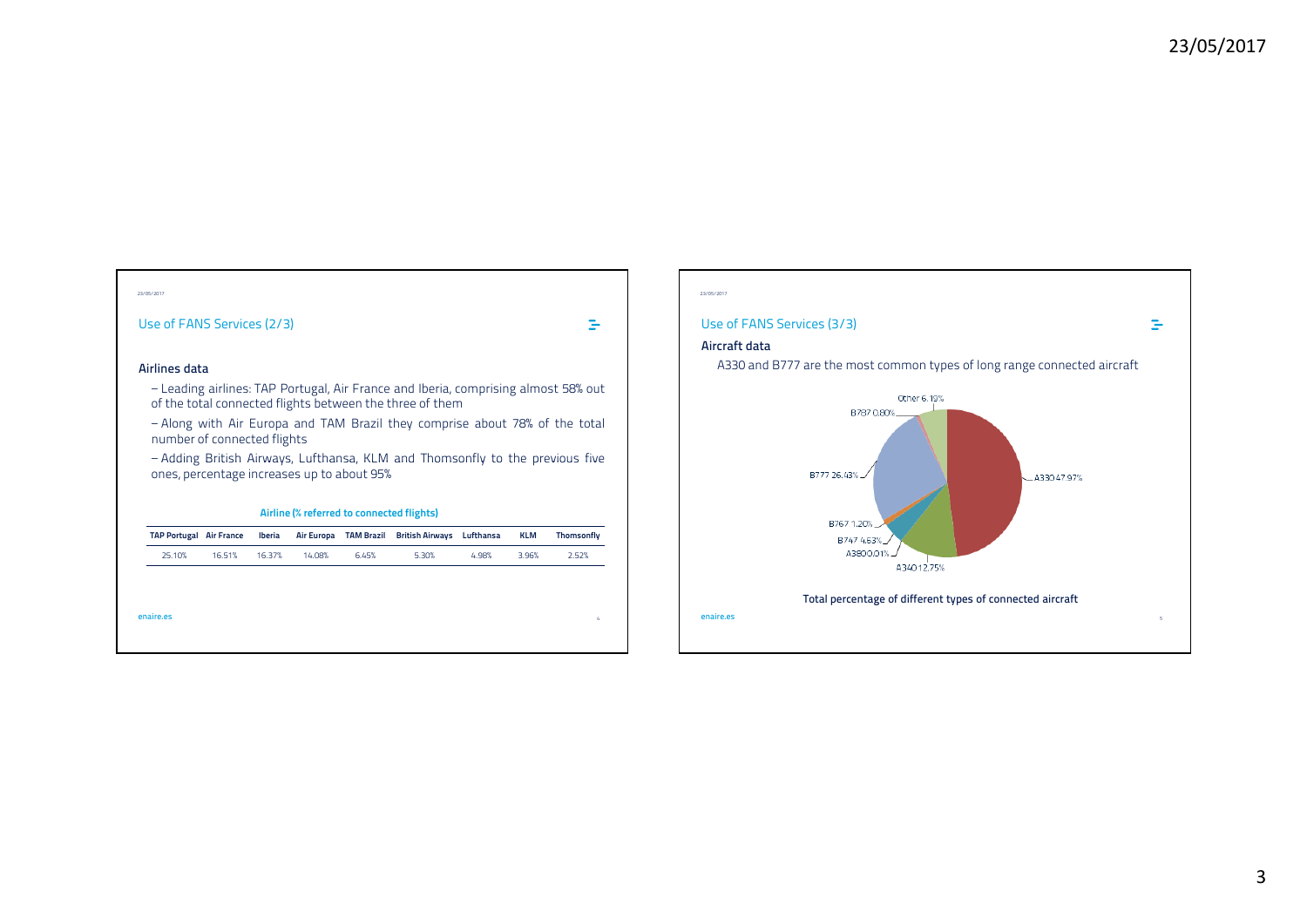### Link Utilisation and Message Delays

 $\equiv$ 

#### **Link utilisation**

Utilization of satellite link around 57%. VHF link used for around 37%-47% of air/ground transmissions. HF link slightly used (about 0.06%)

### **Downlink messages delays**

On average 95% of the global calculated delays are not greater than 60 <sup>s</sup> whilst 99% of calculated delays are usually well below 180 <sup>s</sup>



#### 23/05/2017

### ADS-C Application

 $\equiv$ 

### **Contracts**

The most commonly requested contracts are the initial ADS-C contracts currently established in the Canaries FIR (15 minute periodic contract, requesting the transmission of earth reference and predicted route groups with every periodic report, and an event contract including waypoint change and lateral deviation events, the latter with <sup>a</sup> 5 nautical mile threshold)

#### **Data Accuracy**

99.97% of ADS-C messages reported <sup>a</sup> FOM value equal to or better than 6 (position error lower than 0.25NM with <sup>a</sup> probability of 95%)

**enaire.es** $\sim$  7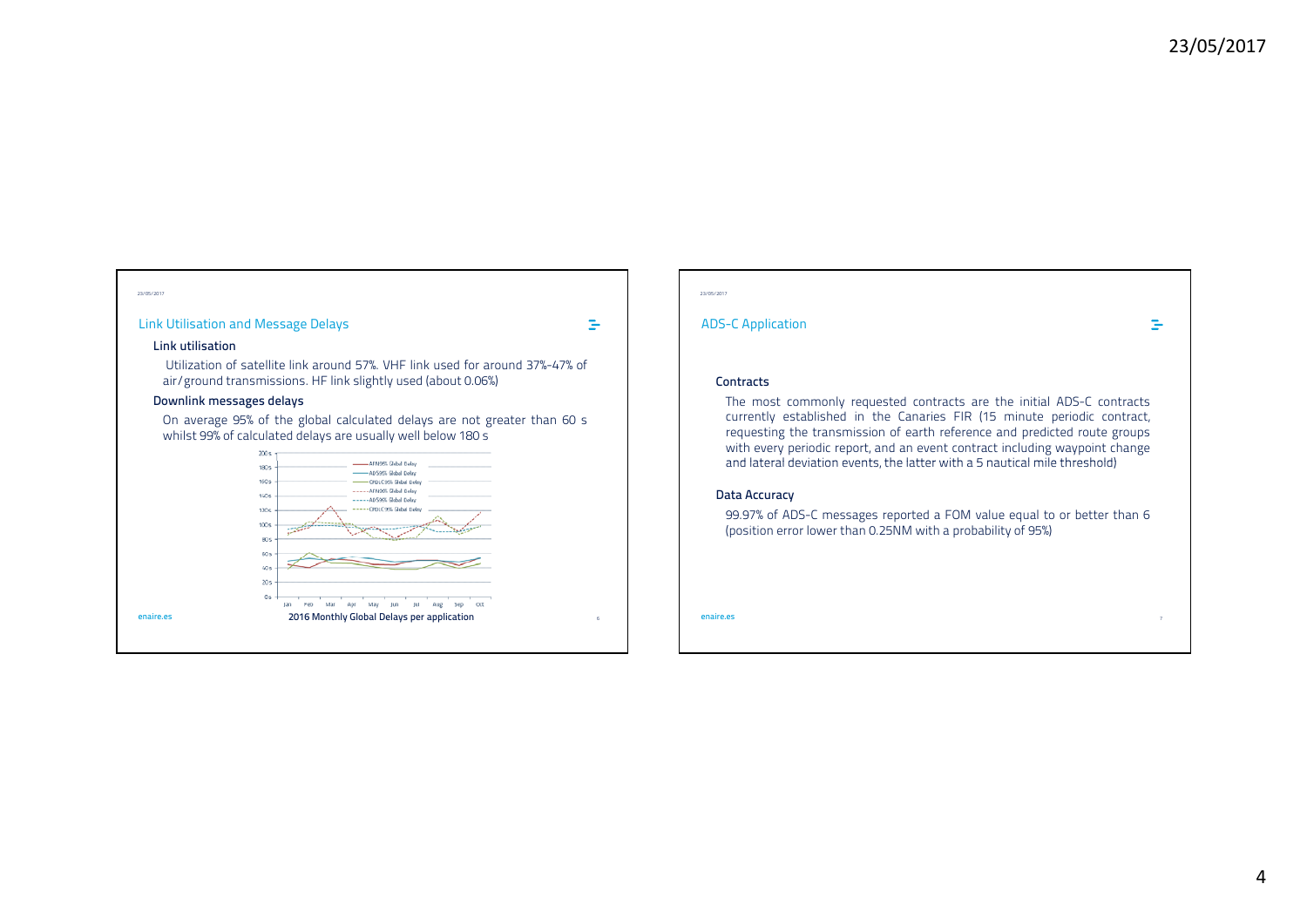### CPDLC Application

 $\Rightarrow$ 

#### **Most frequent uplink messages**

The free text element, message elements related to CPDLC communications transfer and contact message and are the most common uplink messages

### **Most frequent downlink messages**

Responses "WILCO" and "ROGER", followed by the "Position Report" are the most common downlink messages

| <b>Message element</b> |                                               | Percentage referred to total |                  |                  |
|------------------------|-----------------------------------------------|------------------------------|------------------|------------------|
|                        |                                               | 2016 Mean Value              | <b>Max Value</b> | <b>Min Value</b> |
|                        | [freetext]                                    | 27.53%                       | 31.73% [May]     | 24.15% [Apr]     |
|                        | CONTACT [icaounitname] [frequency]            | 18.66%                       | 19.95% [Oct]     | 16.16% [Mar]     |
| <b>Uplink</b>          | NEXT DATA AUTHORITY [icaofacilitydesignation] | 18.07%                       | 20.77% [Jul]     | 14.78% [Feb]     |
|                        | <b>END SERVICE</b>                            | 14.46%                       | 15.80% [Sep]     | 13.25% [Feb]     |
|                        | SQUAWK [beaconcode]                           | 10.71%                       | 14.02% [Feb]     | 8.44% [Sep]      |
| <b>Downlink</b>        | Wilco                                         | 41.81%                       | 44.69% [Oct]     | 38.92 [Mar]      |
|                        | Roger                                         | 28.28%                       | 32.63% [Aug]     | 23.49% [Apr]     |
|                        | POSITION REPORT [positionreport]              | 9.26%                        | 11.00% [Jan]     | 7.83% [Oct]      |
|                        | [freetext]                                    | 6.86%                        | 9.23% [Mar]      | 5.53% [Jul]      |

#### 23/05/2017

### Potential issues identified (1/3 )

- **Several issues detected during the analysed period**
- All of them already identified during previous analysis
- **In Issues allocated to two categories:** 
	- − Operational (operative)
	- − Technical or related to Interoperability

 Coordination between stakeholders should be established in order to investigate them appropriately

- **Effective ongoing coordination examples:** 
	- − Issue regarding the declaration of ATN capacity in the Flight Plan solved after being communicated during 2014 to affected airlines
	- − Coordination between SITA and ENAIRE for the periodic monitoring of some technical issues (repeated messages, high delays, communication problems, etc.)

**enaire.es**

9

 $\equiv$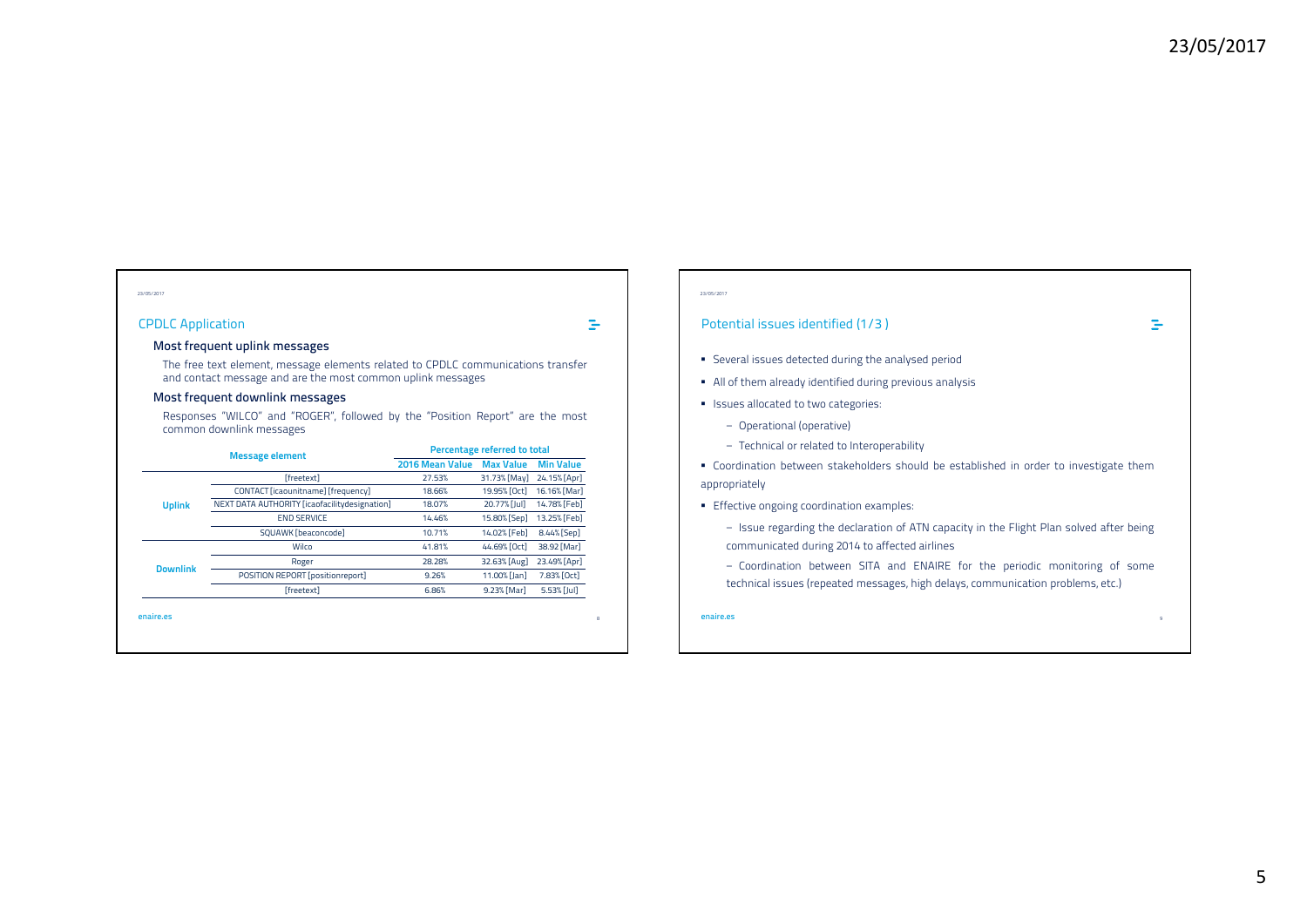#### 23/05/2017

### Potential issues identified (2/3 )

#### **Operative Issues**

- **I** Issues dealing with the operation of FANS services
- **Subdivided in two categories:** 
	- **− Air side**:
		- ▶ Log-On messages with incorrect identification
		- $\triangleright$  Log-On from aircraft that are not flying towards Canarias airspace or from aircraft flying far
		- away prior to enter an airspace where ADS-C/CPDLC is operational
		- $\triangleright$  Aircraft ADS-C connected long after exiting Canarias airspace
		- Sending of Character-Oriented applications messages (RCLs, RAIs, RCDs)
		- Aircraft not declaring ADS-C or CPDLC capability in their Flight Plans
		- Emergency reports while no unusual or emergency situation is detected

#### **− Ground side**

- Flight Plans with incorrect aircraft registration
- Sending of ACARS Free Text messages
- ▶ "END SERVICE" CPDLC messages sent with additional message elements which response
- attribute is not Wilco/Unable
- $\triangleright$  Uplink CPDLC connect requests replied with a CPDLC disconnect request message notifying the aircraft is CPDLC connected to another ATS authority

**enaire.es**

10

 $\equiv$ 

#### 23/05/2017

#### Potential issues identified (3/3 )

#### **Technical or interoperability Issues**

**Example 1** Issues entailing some technical aspects or concerning the interaction of aircraft and ground systems

- **Subdivided in three categories:** 
	- **− General**:
		- $\triangleright$  Messages with incoherent time stamps
		- $\triangleright$  Uplink and downlink messages probably being sent more than once by the DSP
		- Unexpected Service Messages
		- $\triangleright$  Messages with excessively high delays
		- Communication/connection problems
	- **− Concerning ADS-C**:
		- $\triangleright$  Different reports with different time stamps sent together in the same ADS-C message
		- Identical reports of Waypoint Change event received within an ADS-C message
		- ADS-C reports notifying FOM equal to zero (0)
	- **− Concerning CPDLC**:
	- > Incorrect CPDLC messages
	- $\triangleright$  Aircraft not accepting a connection request (CR) message after receiving an uplink CPDLC
	- disconnection request (DR) message
	- $\triangleright$  Aircraft ignoring uplink disconnection request (DR) messages

**enaire.es**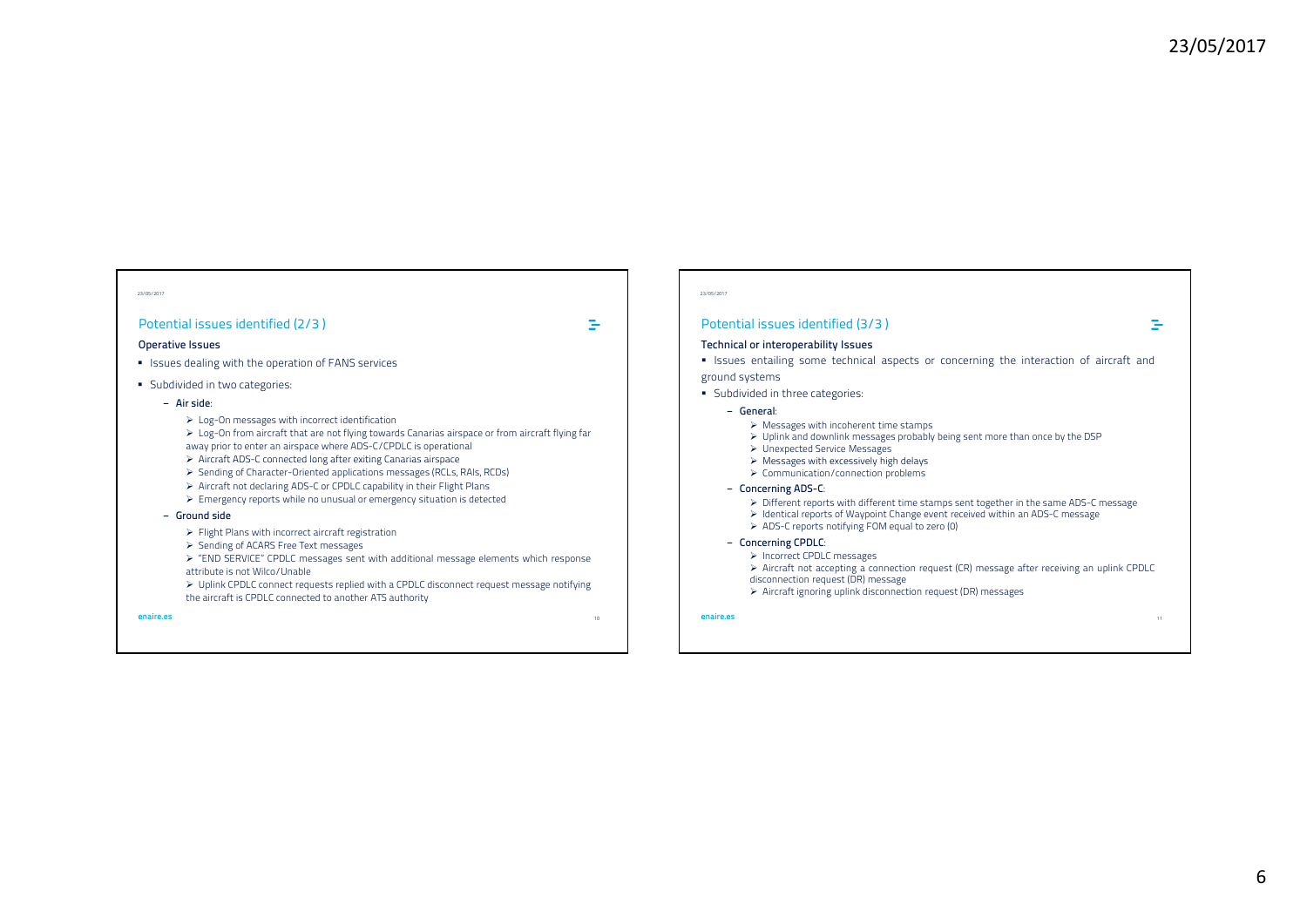### Brazil, Cape Verde, Dakar and Canarias Data Comparison

Some data from CAA Brazil, ASA Cape Verde and ASECNA Dakar have been received. These data have been compared with those corresponding to ENAIRE and no major discrepancies have been detected



#### 23/05/2017

 $\equiv$ 

### Conclusions (1/2)

#### $\equiv$

13

- Approximately 78% of the EUR/SAM Corridor flights\* (Canarias area) connected to SACCAN in 2016
- Almost 90% of flights notifying FANS equipage in its flight plan connect to SACCAN.
- CPDLC information is interchanged with the vast majority of connected aircraft (about 92%)
- Major users of FANS services are TAP Portugal, Air France, Iberia and Air Europa. Air Europa. Air Europa appears in this top four for the first time.
- The initial ADS-C contracts established in the Canaries FIR are the most commonly requested contracts
- Position accuracy notified in ADS-C reports is not worse than 0.25 NM (FOM≥6) 99.97% of the times

\* Flights Cape Verde-Canarias no included

**enaire.es**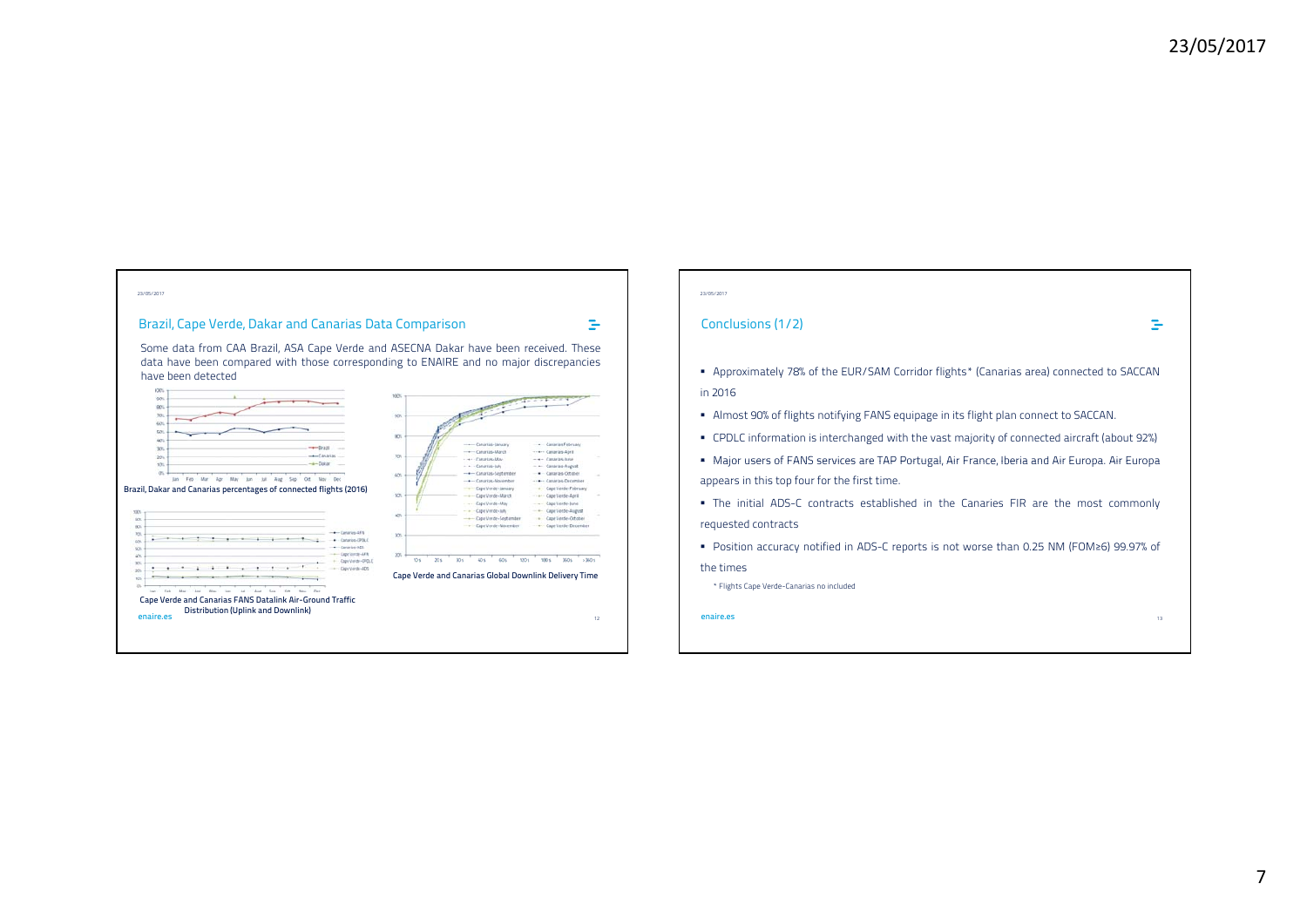#### 23/05/2017

### Conclusions (2/2)

 $\equiv$ 

 $\overline{\ }$  After the Free Text element, message elements related to the process of CPDLC communications transfer are among the most used by controllers. Message elements belonging to the response elements group are the most used by pilots

 On average 95% of the calculated delays are not greater than 60 <sup>s</sup> whilst 99% of calculated delays are usually well below 180 <sup>s</sup>

 Several issues (operational and technical and related to interoperability) have been detected. Coordination between stakeholders should be established in order to investigate them appropriately

 Data from CAA Brazil, ASA Cape Verde and ASECNA Dakar have been received and compared with those corresponding to ENAIRE. No major discrepancies have been detected

**enaire.es**

14

#### 23/05/2017

#### REMINDER

## Data for the analysis of FANS services in the EUR/SAM Corridor (1/3)

 As it was stated in Conclusion SAT/FIT 8/01, involved SAT States should provide SATMA the required data and notify to SATMA any problem detected along the Corridor/South Atlantic

- Data should be sent before the end of the following month in order to enssure its analysis and inclusion in the annual CFRA document. Therefore, data received after January next year cannot be considered in the analysis
- During 2016 some states have provided ENAIRE some limited data that have been analysed and included as an Annex in the 2016 CFRA Report
- ENAIRE analyses all received data and, when possible, compares them with those corresponding to ENAIRE. Nevertheless, to perform the corresponding analysis of FANS services in the EUR/SAM Corridor part within each state, the data to be provided is that stated in SAT/FIT <sup>7</sup> Report (see following slide)

**enaire.es**s and the contract of the contract of the contract of the contract of the contract of the contract of the contract of the contract of the contract of the contract of the contract of the contract of the contract of the cont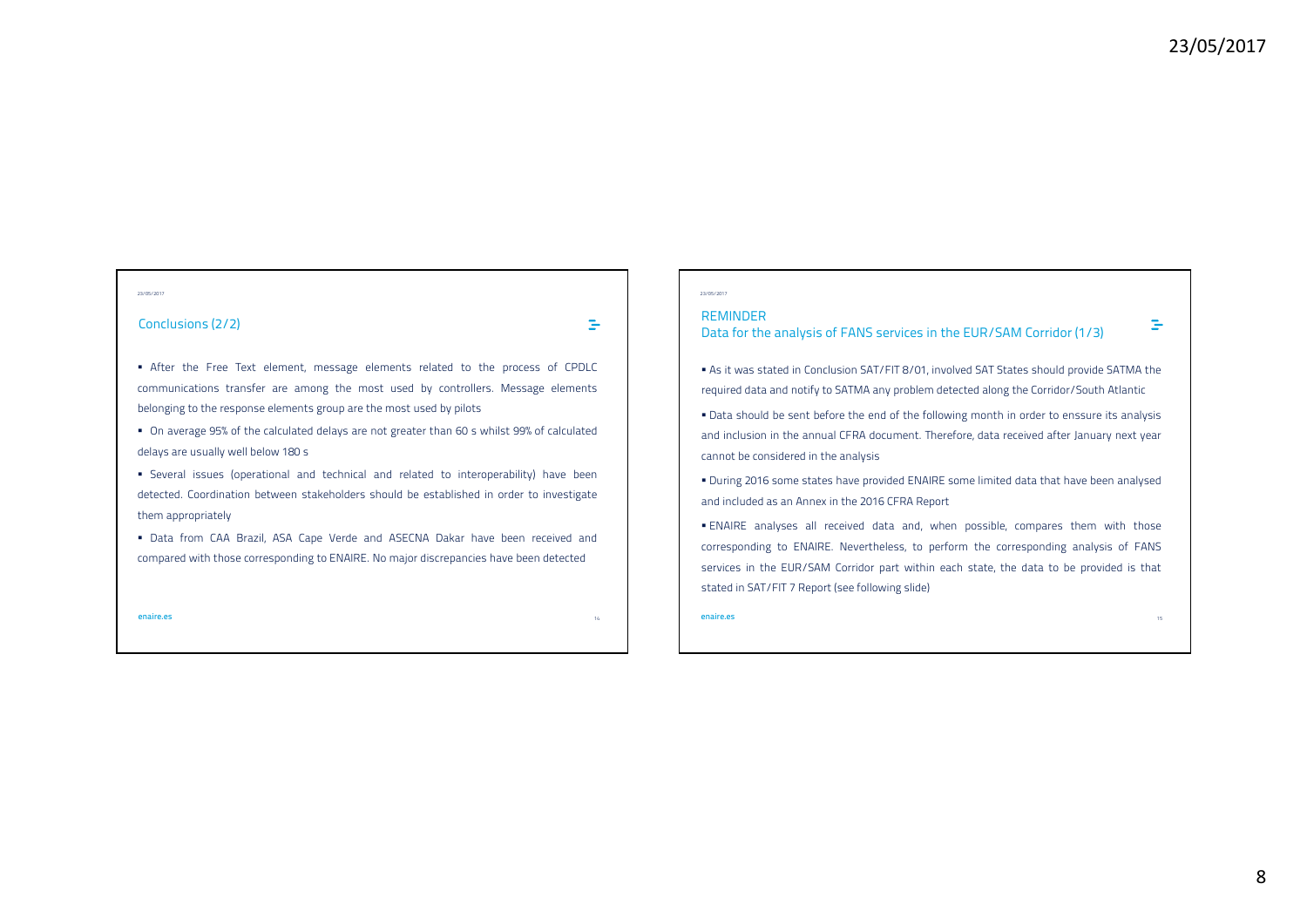÷

#### 23/05/2017

### REMINDER

Data for the analysis of FANS services in the EUR/SAM Corridor (2/3)

 $\Rightarrow$ 

**Data to be collected and provided to CFRA – Monthly base (extracts from SAT/FIT <sup>7</sup> Report)**

#### • Traffic Data

− Number of connected flights

− Percentage referred to total number of flights in the EUR/SAM Corridor

− Number of flights with CPDLC connection (monthly average)

− Number of different aircraft (aircraft registration) connecting to ADS (monthly average)

• Downlink (air to ground) messages delays

• Percentage of connected flights from the most significant airlines

• Percentage utilization value per data link media used for air-to-ground communications (satellite link and VHF link)

• Cumulative percentage values per FOM

· DSP (SITA) ATS Performance Report for each month, when available, can be also provided to **CFRA for their analysis and comparison**

**enaire.es** $\mathsf S$  . The contract of the contract of the contract of the contract of the contract of the contract of the contract of the contract of the contract of the contract of the contract of the contract of the contract of the

### REMINDER

**enaire.es**

### Data for the analysis of FANS services in the EUR/SAM Corridor (3/3)

**FANS/CFRA Notification Form**

|                        | 1. Reporting Date:                                                                                                                                                                                                             | 2. Reporting Unit:                                     |                      |                                                                                              |  |
|------------------------|--------------------------------------------------------------------------------------------------------------------------------------------------------------------------------------------------------------------------------|--------------------------------------------------------|----------------------|----------------------------------------------------------------------------------------------|--|
|                        | 3. Operator Name:                                                                                                                                                                                                              | 4. Call Sign:                                          | 5. Aircraft Type:    | <b>6. FANS EQUIPE</b>                                                                        |  |
| 7. Date of Occurrence: |                                                                                                                                                                                                                                | 8. Time UTC:                                           |                      | <b>9. Occurrence Position</b>                                                                |  |
|                        | 15. Description and Action Followed:                                                                                                                                                                                           |                                                        |                      |                                                                                              |  |
|                        |                                                                                                                                                                                                                                |                                                        |                      |                                                                                              |  |
|                        |                                                                                                                                                                                                                                |                                                        | <b>CLASIFICATION</b> |                                                                                              |  |
| 1.                     |                                                                                                                                                                                                                                | Log-On received from aircraft not flying your airspace |                      |                                                                                              |  |
| 2.                     | A/C Log-On with incorrect flight identification                                                                                                                                                                                |                                                        |                      |                                                                                              |  |
| 3.                     | Log-On from Aircraft not declaring ADS-C capacity in FP                                                                                                                                                                        |                                                        |                      |                                                                                              |  |
| 4.                     | Unknown ADS-C messages are received.                                                                                                                                                                                           |                                                        |                      |                                                                                              |  |
| 5.                     | A/Cs remain ADS-C connected after exiting airspace                                                                                                                                                                             |                                                        |                      |                                                                                              |  |
| 6.                     | A/Cs remain ADS-C connected after landing                                                                                                                                                                                      |                                                        |                      |                                                                                              |  |
| 7.                     | Different reports in the same ADS-C message.                                                                                                                                                                                   |                                                        |                      |                                                                                              |  |
| 8.                     | Identical reports of Waypoint Change received in an ADS-C message                                                                                                                                                              |                                                        |                      |                                                                                              |  |
| 9.                     | CPDLC Message: "Not Current Data Authority"                                                                                                                                                                                    |                                                        |                      |                                                                                              |  |
| 10.                    | Incorrect downlink CPDLC messages have been received:                                                                                                                                                                          |                                                        |                      |                                                                                              |  |
| 11.                    | Other (describe): The contract of the contract of the contract of the contract of the contract of the contract of the contract of the contract of the contract of the contract of the contract of the contract of the contract |                                                        |                      |                                                                                              |  |
|                        |                                                                                                                                                                                                                                |                                                        |                      |                                                                                              |  |
|                        | Crew/Controller comments (if any)                                                                                                                                                                                              |                                                        |                      |                                                                                              |  |
|                        | E-Mail: satma@aena.es                                                                                                                                                                                                          |                                                        |                      | When complete please forward the report(s) to: South Atlantic Monitoring Agency (SATMA-CFRA) |  |